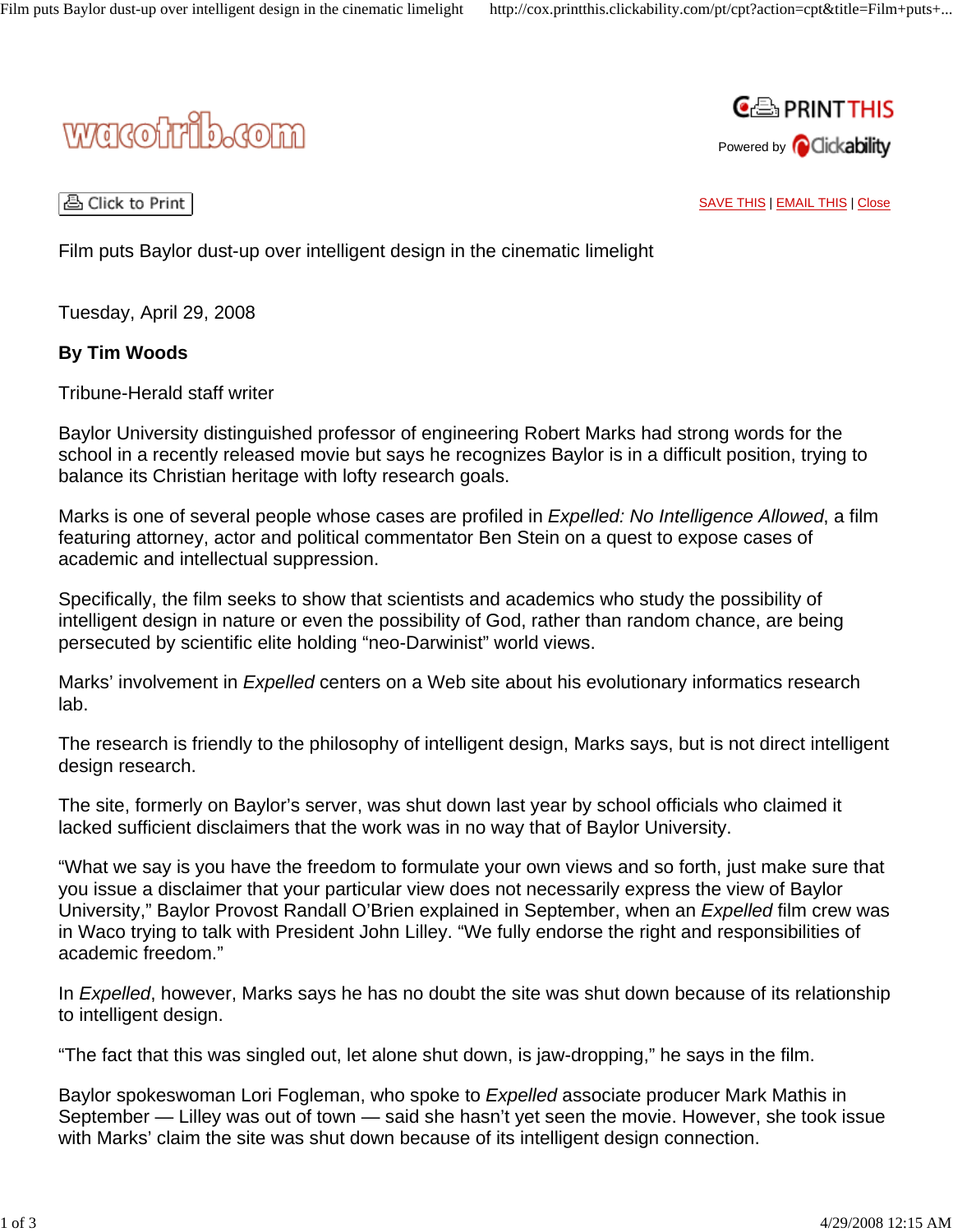Once a professor fulfills his or her obligation to the school, that person is free to conduct any outside research "as long as he or she does not represent that work as being connected to Baylor University," Fogleman said.

Marks' site has since been moved to a remote server.

*Expelled*, shown locally at Starplex Galaxy 16, 333 S. Valley Mills Drive, has met moderate success both locally and nationally. In its opening weekend, the film grossed nearly \$3 million, according to Box Office Mojo, with a healthy per-screen average of almost \$3,000.

Galaxy 16 manager Naomi Tatum said 724 people bought tickets to see *Expelled* in Waco between its April 18 opening and Sunday.

That's a far cry from the theater's new leading movie, *Baby Mama*, which sold 1,747 tickets at the multiplex since opening Friday, but Tatum said the numbers are respectable, given *Expelled*'s subject matter.

"Considering the kind of movie it is, it's doing pretty well," Tatum said.

Marks is happy with the film and hopes it helps spark a national discussion about "entrenched atheistic Darwinism (putting) a damper on anyone who wants to be a proponent of the God hypothesis."

"I think the movie has been more successful in making people aware, as opposed to changing their minds," he said. "This will be an ongoing battle."

Mathis said he, too, is happy with the early results. He's especially pleased when taking into account a culture he says is resistant to films like *Expelled* that question widely held beliefs such as neo-Darwinism.

"Leftist" movies such as Michael Moore's *Sicko* receive tens of millions of dollars in free publicity "from mainstream media that is favorable to (Moore's) position," he said.

"We received the exact opposite of that, which is just a pummeling by the secular press, ignored by the big press, which fawn over leftist films, and then a pummeling by the critics because this film contradicts their world view. So to do the numbers that we did in that atmosphere I think is pretty remarkable."

Fogleman said the school has heard from a number of concerned people about Baylor's portrayal in the movie and "we've communicated with them that we regret that the movie has been a source of concern for them. But in the course of our conversation, we also took the opportunity to assure them that Baylor continues to maintain its Christian commitment in the historic Baptist tradition."

## **twoods@wacotrib.com**

**757-5721** Vote for this story!